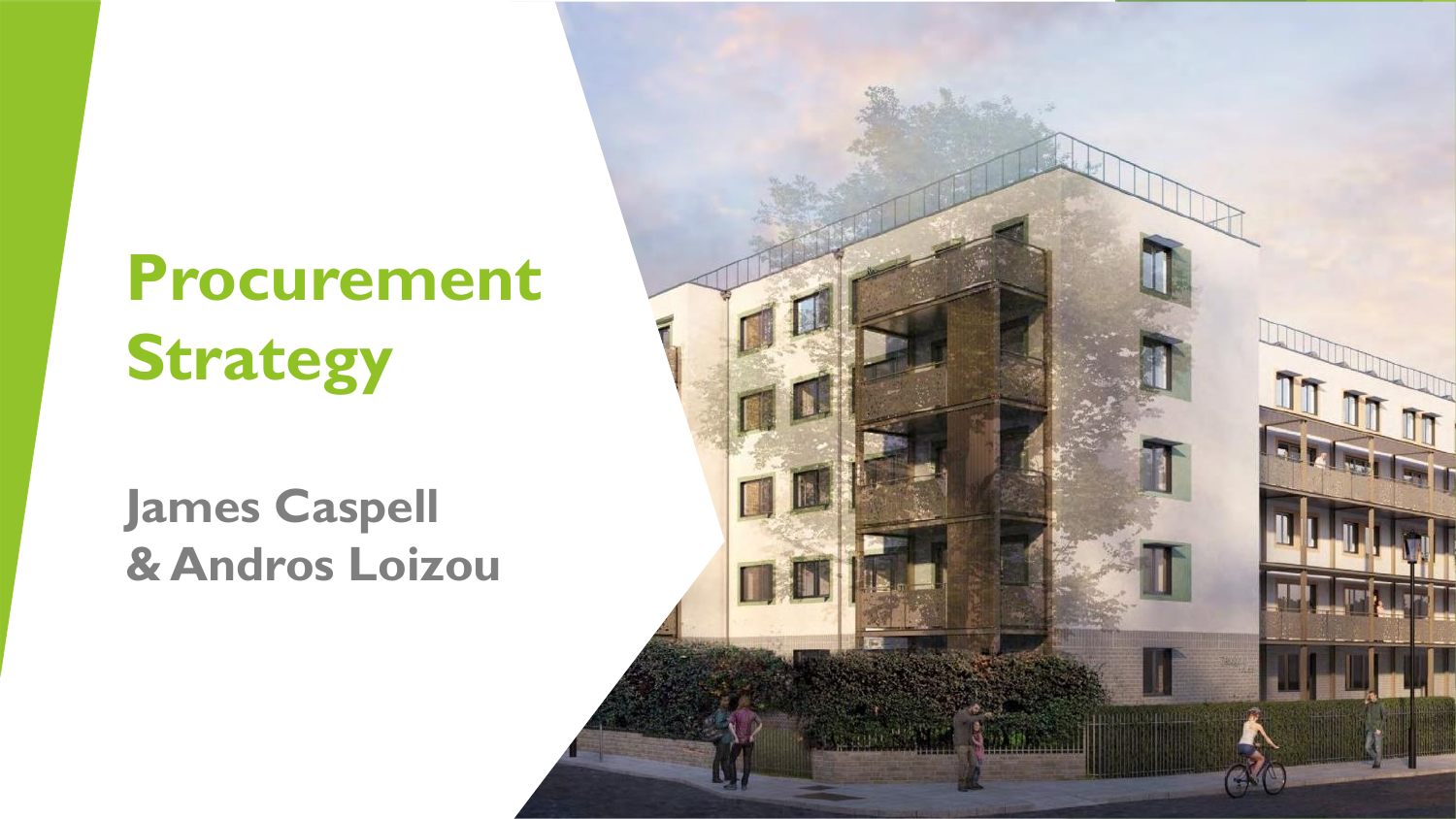# **Co-designed Procurement Principles**



In Spring 2019, a workshop for Block Reps established the approach and priorities residents wanted to see through the procurement process.

- Our refurbishment is resident-led and collaborative.
- We will offer choice and engagement, where possible to do so.
- The scope, funders, ambition and timescales have changed significantly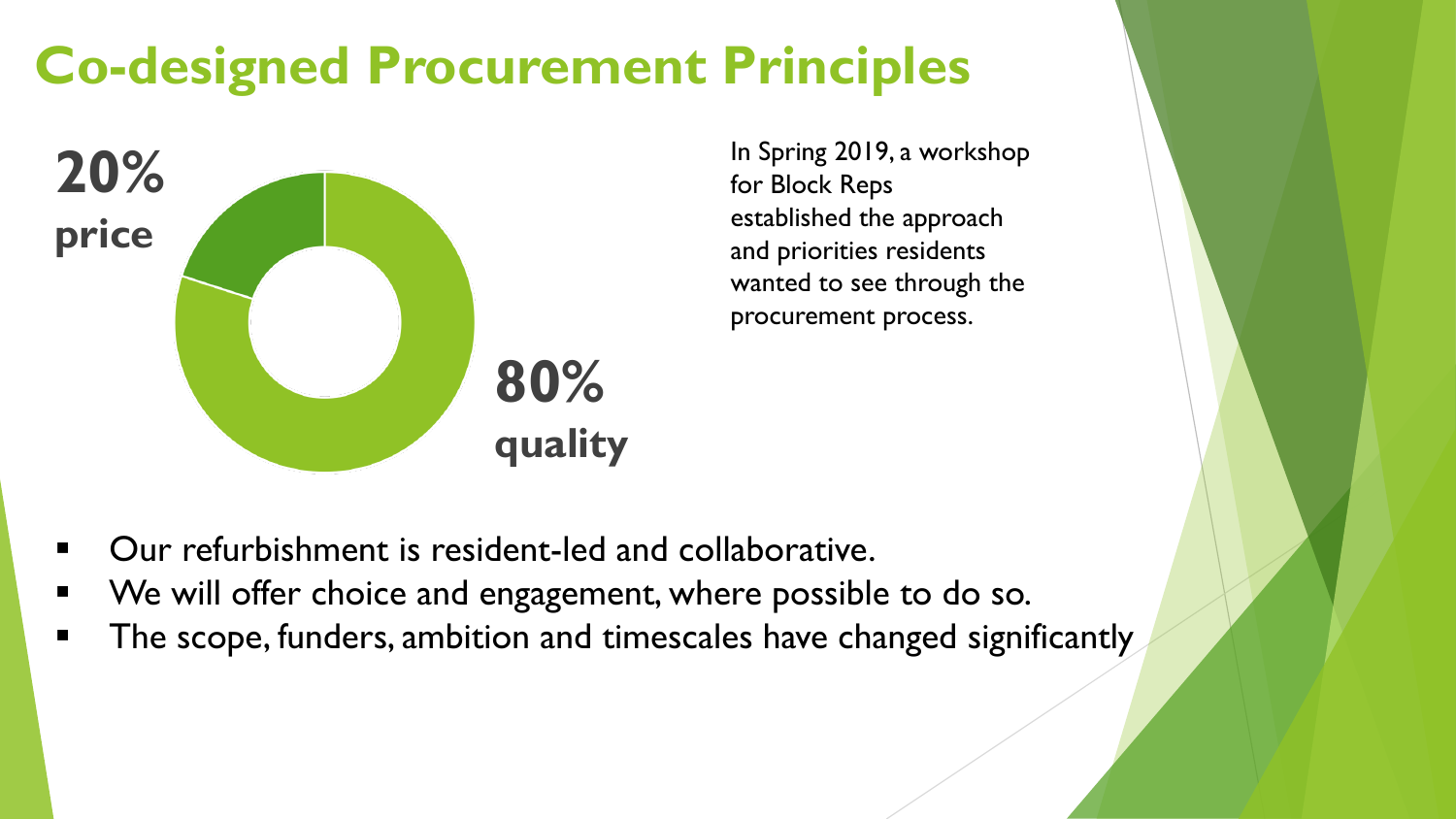**Different procurement approaches suit different parts of our programme**



- Our procurement will need to build in lower or higher levels of features we agree are important (including the three above).
- **We now use a blended approach**: different procurement approaches will suit different parts of our programme, balances risks and funding conditions.
- Once designs are finalised, we will agree pros and cons of approach for each package of works – **embracing an agile approach to procurement.**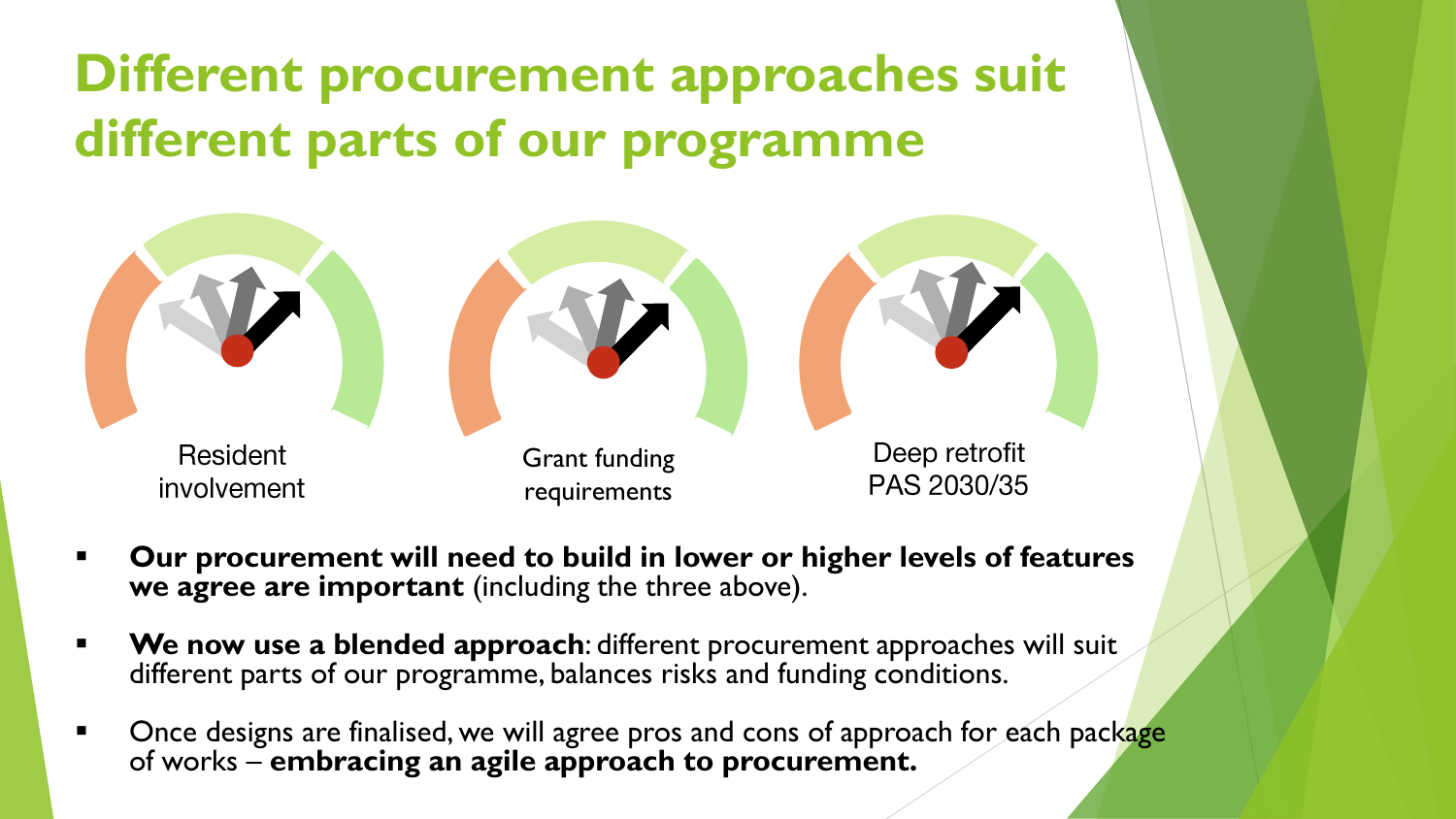### **What procurement options are there?**

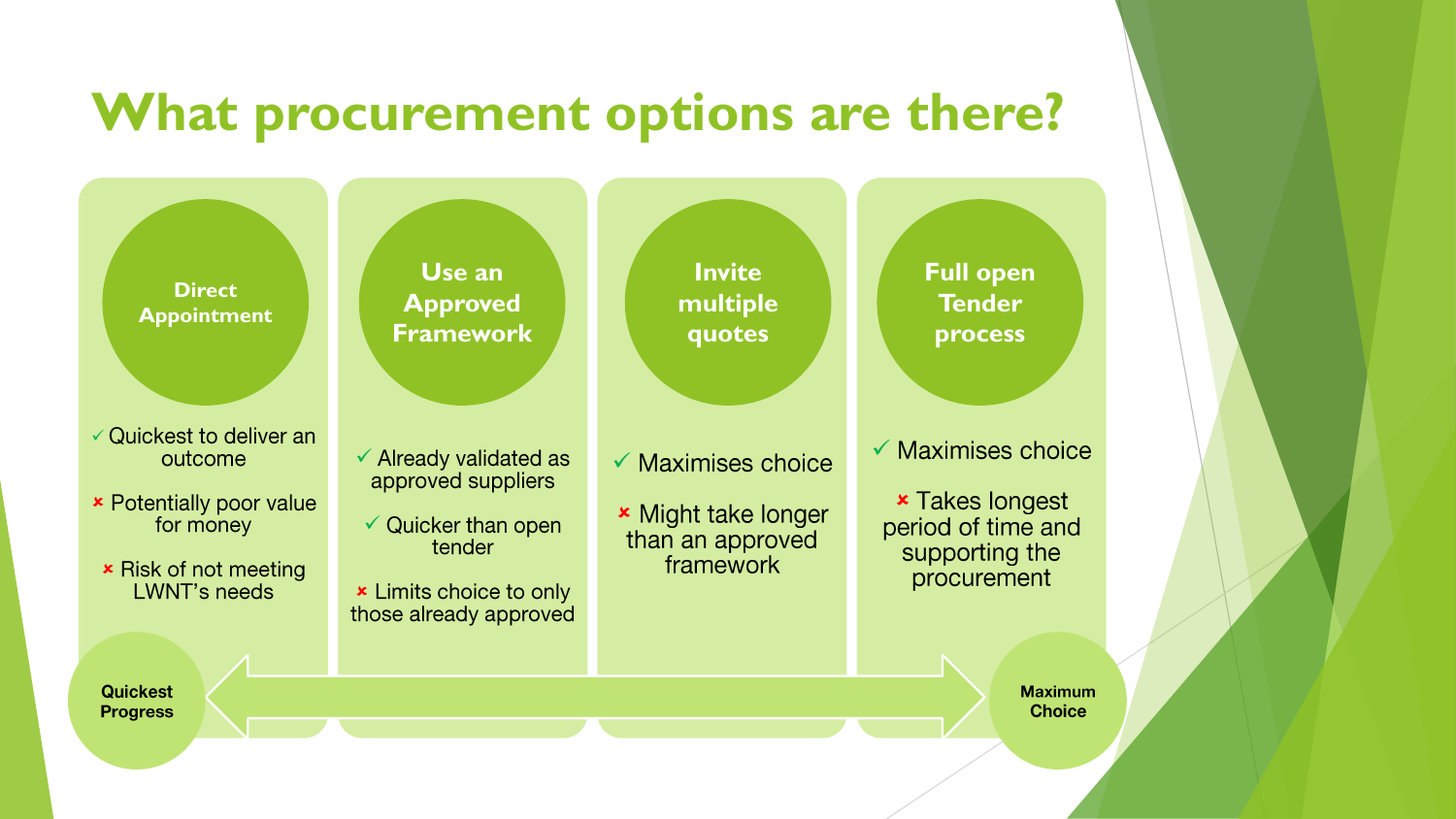# **Resident Opportunity Menu**

| Opportunity                                          | Time<br>commitment                                                                                                                          |
|------------------------------------------------------|---------------------------------------------------------------------------------------------------------------------------------------------|
| Helping agree the Scope of Works                     | $\mathbf{A}$                                                                                                                                |
| Guiding the leasehold Section 20 Consultation        | $\boldsymbol{Y}$                                                                                                                            |
| <b>Reviewing Design Options</b>                      | $(\  \, {\mathbf{Y}}\,)$ $(\  \, {\mathbf{Y}}\,)$                                                                                           |
| Getting involved in Bidders Day                      | $\left( \begin{array}{c} V \end{array} \right) \left( \begin{array}{c} V \end{array} \right) \left( \begin{array}{c} V \end{array} \right)$ |
| Informing what criteria we should use for quality    | $\left( \begin{array}{c} \mathbf{r} \end{array} \right)$                                                                                    |
| Scoring of bids, appointing the preferred contractor | (Y)(Y)(Y)(Y)(Y)                                                                                                                             |
| Helping brief and induct contractors                 |                                                                                                                                             |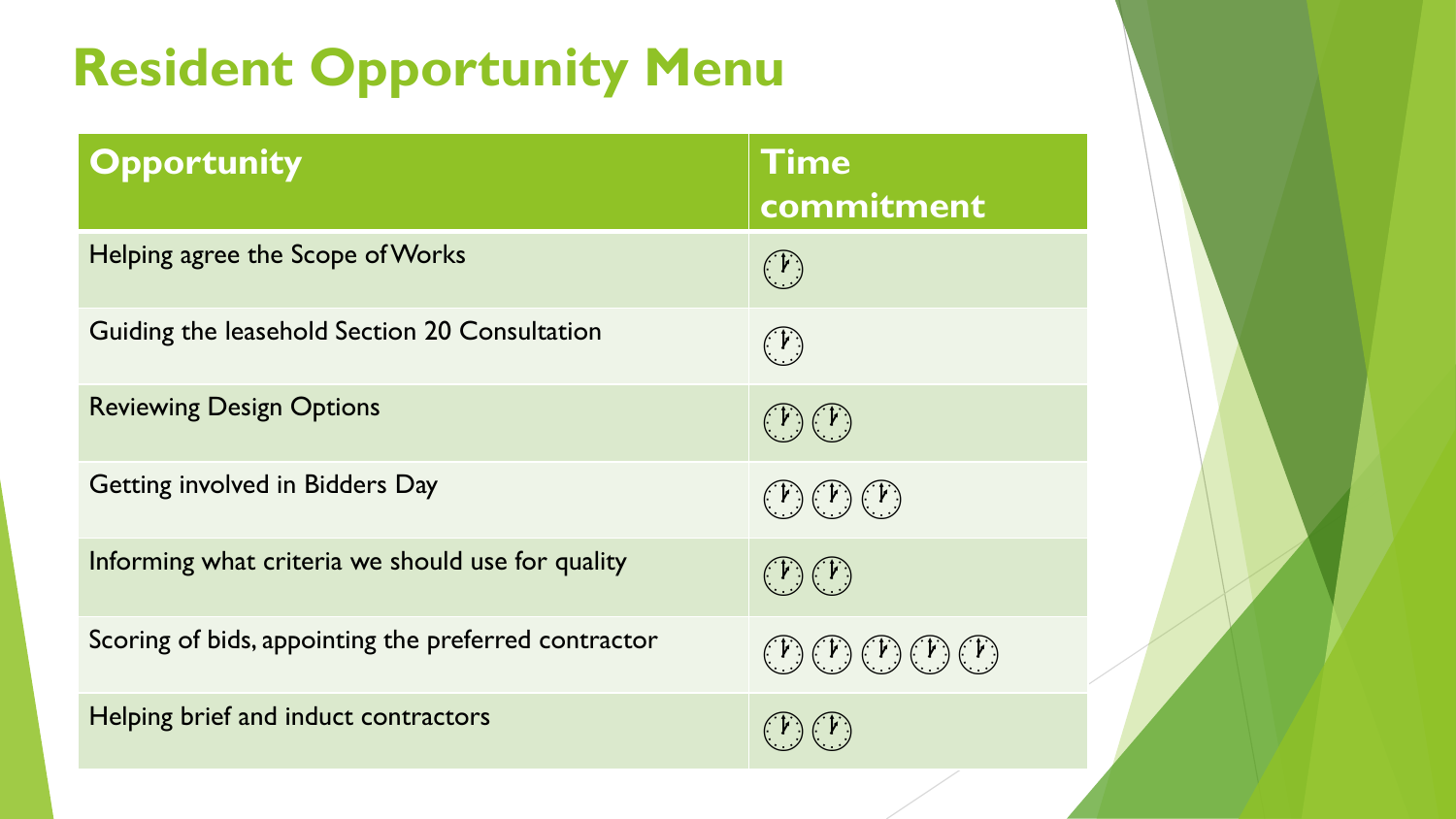# **Resident Opportunity Menu**

#### **April – September 2022**

#### **July - December 2022**

Helping agree the Scope of **Works** 

Guiding the leasehold Section 20 Consultation

**Reviewing Design Options** 

**Getting involved in Bidders** Day

Informing what criteria we

Scoring of bids, appointing the preferred contractor

should use for quality

Helping brief and induct

**October 2022**

contractors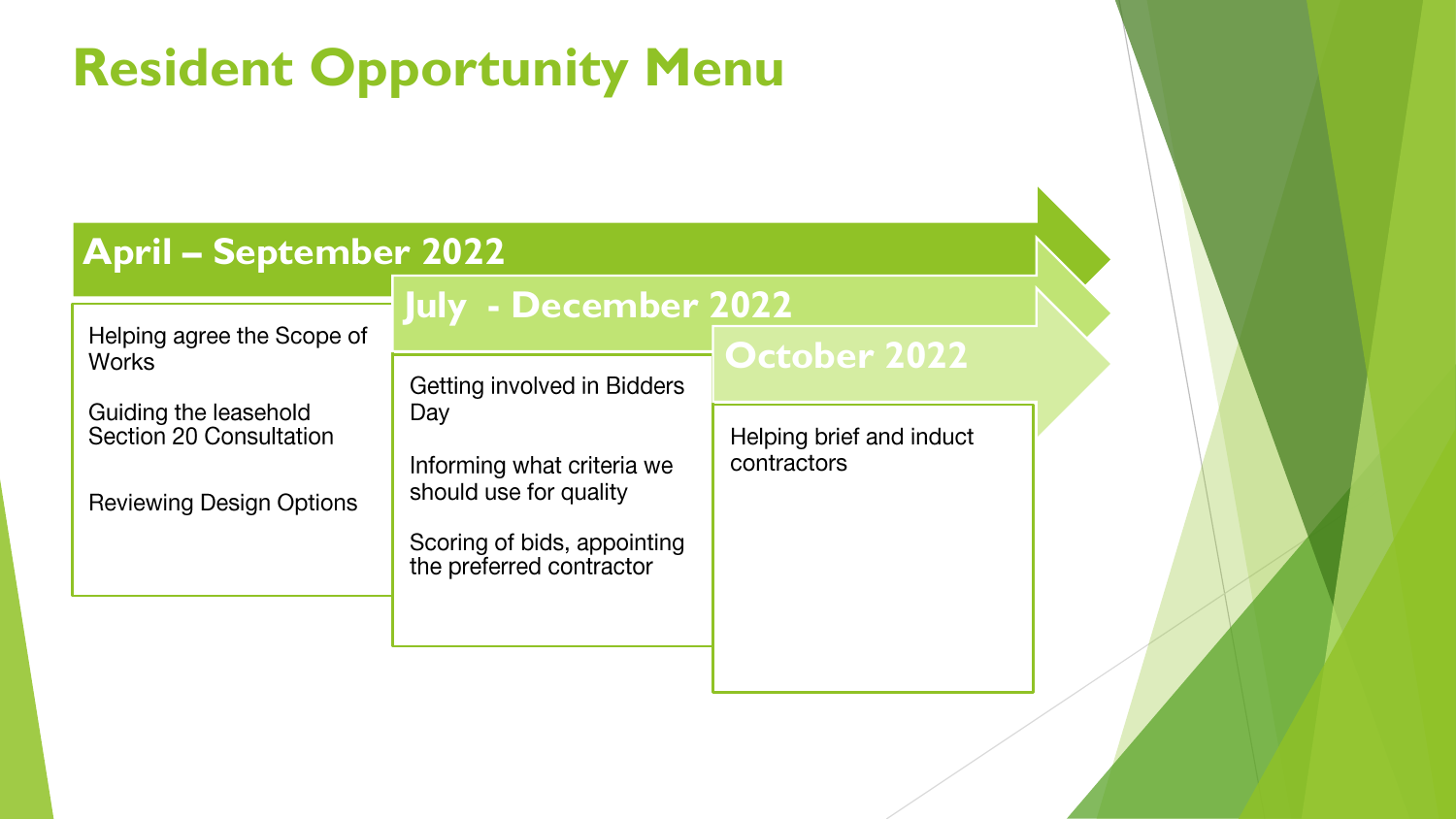

### **Example One:**

### **Procuring Multi-disciplinary consultants**

- 40 residents involved throughout in  $\blacktriangleright$ selecting which multi-disciplinary consultants (MDCs) to work with drafting of quality questions, scoring, interviewing
- Open market tender  $\blacktriangleright$
- Buildings that are being refurbished  $\blacktriangleright$ were bundled into six lots - this disaggregated risk and allows us to work with different MDCs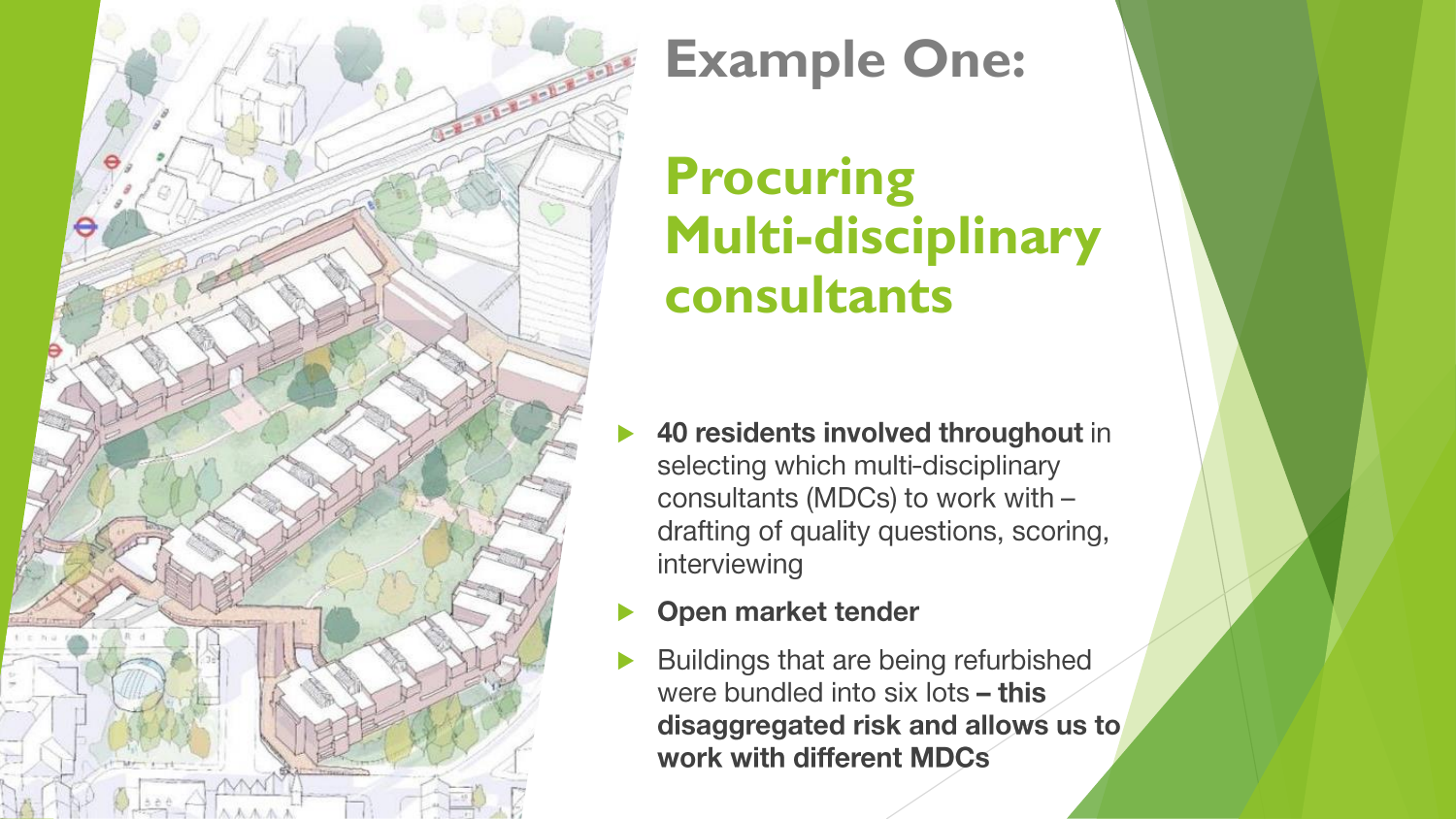### **Example Two: Treadgold House**

- After reviewing all of the possible options, we  $\blacktriangleright$ used a Specialist General Building Framework called Fusion21
- Funding deadline meant that open tender risks  $\blacktriangleright$ £1.6m of grant funding being lost.
- We could incorporate LWE's principles of 80%  $\blacktriangleright$ quality and 20% price into the cost evaluation but procure at speed.
- The Framework gave us access to a pre- $\blacktriangleright$ approved list of suppliers who we then invited bids from.
- Although the Framework is for general building,  $\blacktriangleright$ we were able to stipulate that all contractors must be Trustmark and PAS2035 accredited or be actively working towards them.

Lesson learned - early market engagement critical!

 $\blacktriangleright$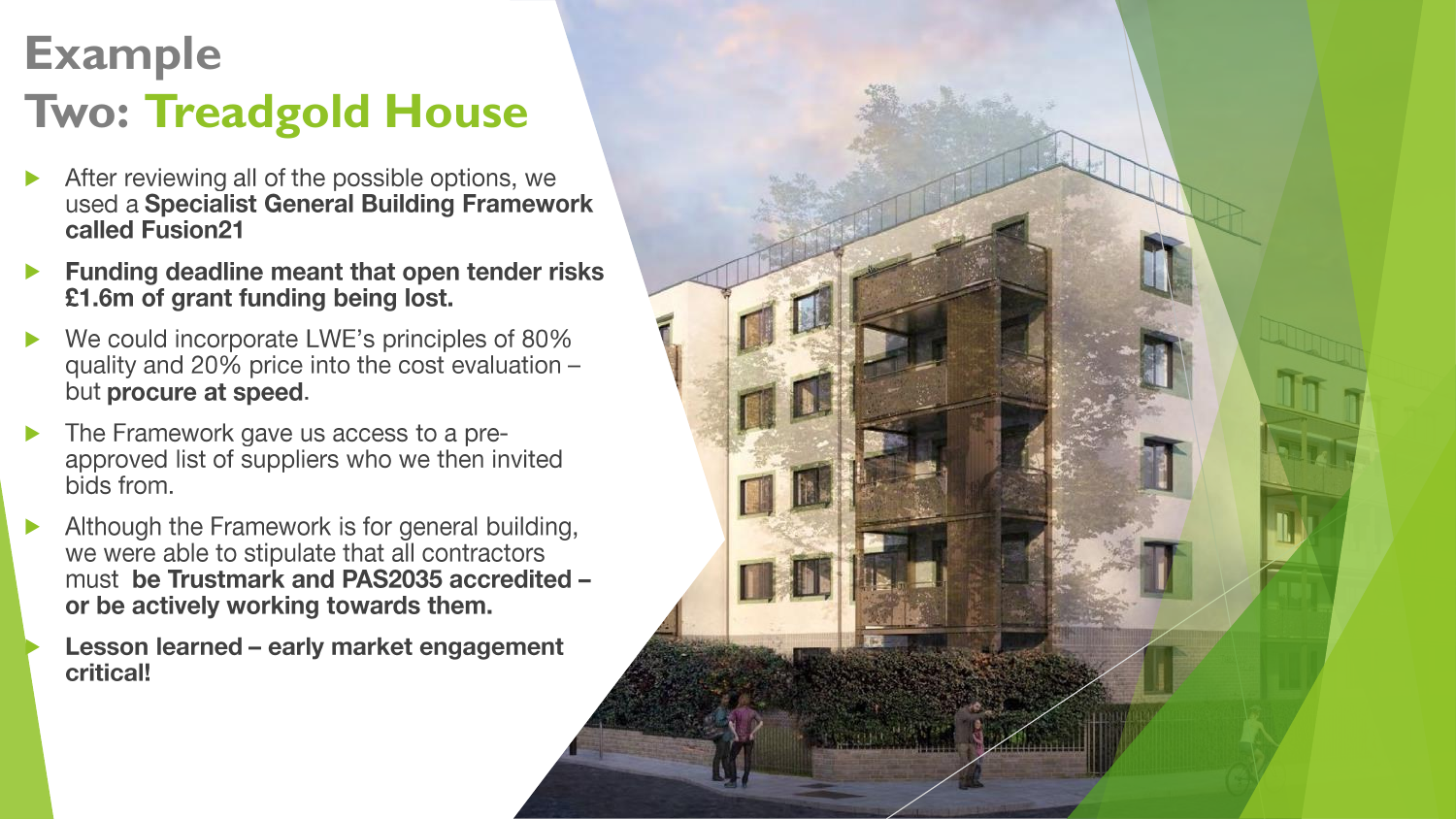#### **Example Three: Camelford Court Green Roof**

- **Specialist roofing framework was**  $\blacktriangleright$ used to meet the requirements of the project
- **Langley" approved system (with** future value for money and maintenance in mind: helpful for warranties and gave design certainty and assurance on noncombustibility)
- $\blacktriangleright$  Two residents assisted in moderating the tender returns
- Enabled us to test contractor one  $\blacktriangleright$ roof without any commitment on the rest.